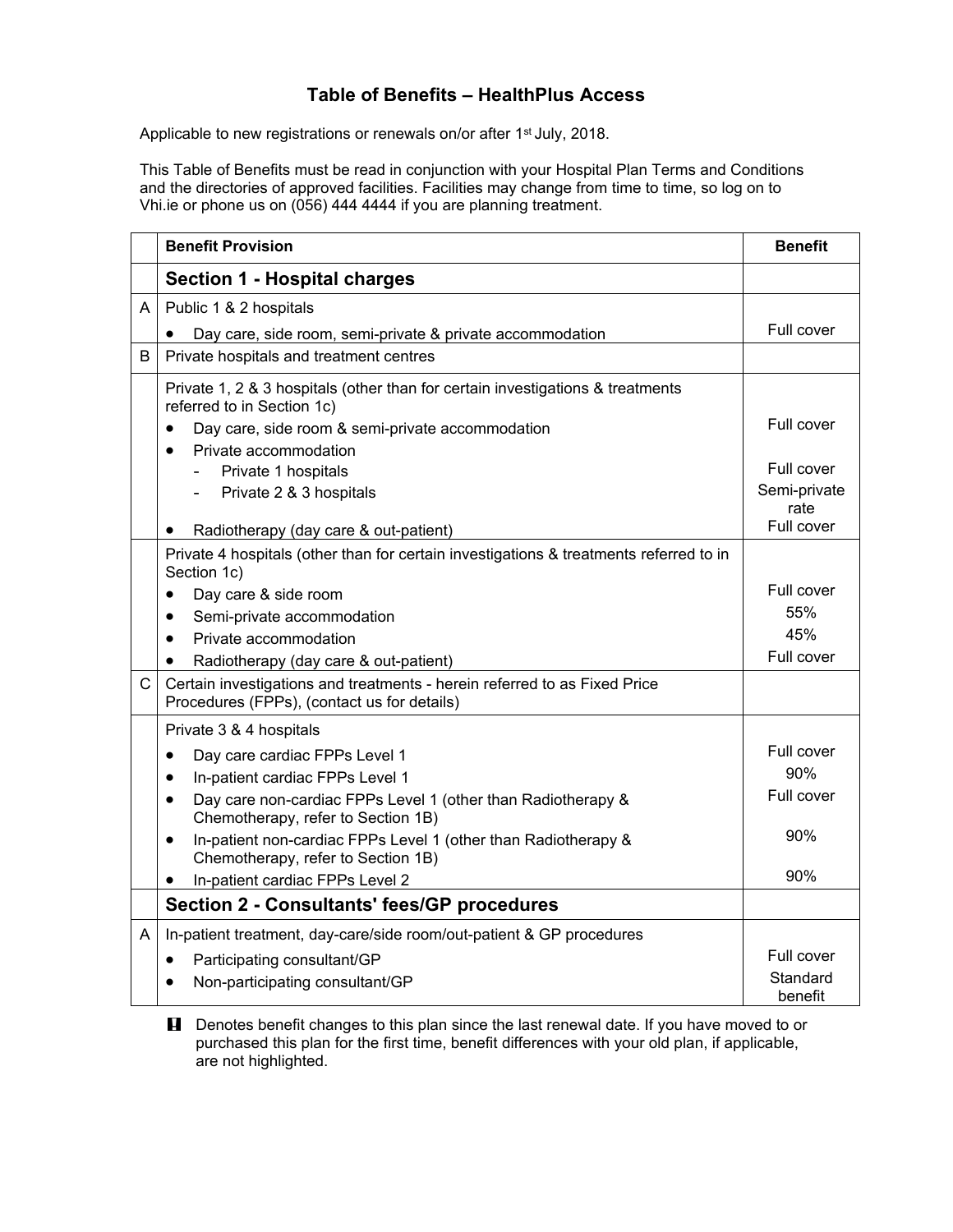|   | Section 3 - Psychiatric cover (read in conjunction with Section<br>1)                                                                                                                                                                  |                                                                                    |
|---|----------------------------------------------------------------------------------------------------------------------------------------------------------------------------------------------------------------------------------------|------------------------------------------------------------------------------------|
| A | In-patient psychiatric cover                                                                                                                                                                                                           | 180 days                                                                           |
| B | Day care psychiatric treatment for approved day care programmes                                                                                                                                                                        | Contact us for<br>further details                                                  |
| C | In-patient treatment for alcoholism, drug or other substance abuse in any 5 year<br>period                                                                                                                                             | 91 days                                                                            |
|   | <b>Section 4 - Maternity</b>                                                                                                                                                                                                           |                                                                                    |
| A | Normal confinement                                                                                                                                                                                                                     |                                                                                    |
|   | Public hospital benefit (up to 3 days)<br>٠<br>Caesarean delivery (as per hospital benefits listed)                                                                                                                                    | Full cover<br><b>Refer Section</b><br>1                                            |
|   | Home birth benefit                                                                                                                                                                                                                     | €3,150                                                                             |
| B | In-patient maternity consultant fees (per Schedule of Benefits for Professional<br>Fees)                                                                                                                                               | Agreed<br>charges                                                                  |
|   | Section 5 - Cancer care and other benefits H                                                                                                                                                                                           |                                                                                    |
| A | Genetic testing for cancer                                                                                                                                                                                                             |                                                                                    |
|   | Initial consultation for genetic testing for cancer *<br>$\bullet$                                                                                                                                                                     | 50% cover                                                                          |
|   | Genetic test - for specified genetic mutations to be carried out in an approved<br>$\bullet$<br>clinic*                                                                                                                                | Full cover                                                                         |
|   | Preventative (Prophylactic) treatment following on from the genetic test<br>٠                                                                                                                                                          | Covered up to<br>the levels for<br>hospital<br>treatment<br>listed in<br>Section 1 |
|   | * These benefits are available immediately for existing Vhi customers with no<br>waiting periods. There is a 26 week new conditions waiting period for new joiners<br>and a two year waiting period for transfers from another insurer |                                                                                    |
| В | Mammograms in an approved mammogram centre in each 24 month period,<br>covered in accordance with our rules (contact us for details)                                                                                                   | Full cover                                                                         |
| C | Cancer care support - one night's accommodation for each treatment                                                                                                                                                                     | €100 per night                                                                     |
| D | Manual lymph drainage following cancer treatment - 10 visits                                                                                                                                                                           | €50 per visit                                                                      |
| Е | Clinical psychology counselling for oncology treatment (psycho oncology<br>counselling) - 10 visits                                                                                                                                    | Refer section<br>9                                                                 |
| F | Additional cancer support benefits                                                                                                                                                                                                     |                                                                                    |
|   | Wig/ hairpiece, post-mastectomy bra, swimsuit, surgical prosthesis following                                                                                                                                                           | Full cover                                                                         |
|   | cancer treatment<br>No excess applies, but subject to the benefit maximum for medical and surgical<br>appliances set out below                                                                                                         |                                                                                    |
| G | Other benefits in Section 5                                                                                                                                                                                                            |                                                                                    |
|   | Convalescent care - first 14 nights                                                                                                                                                                                                    | €51 per night                                                                      |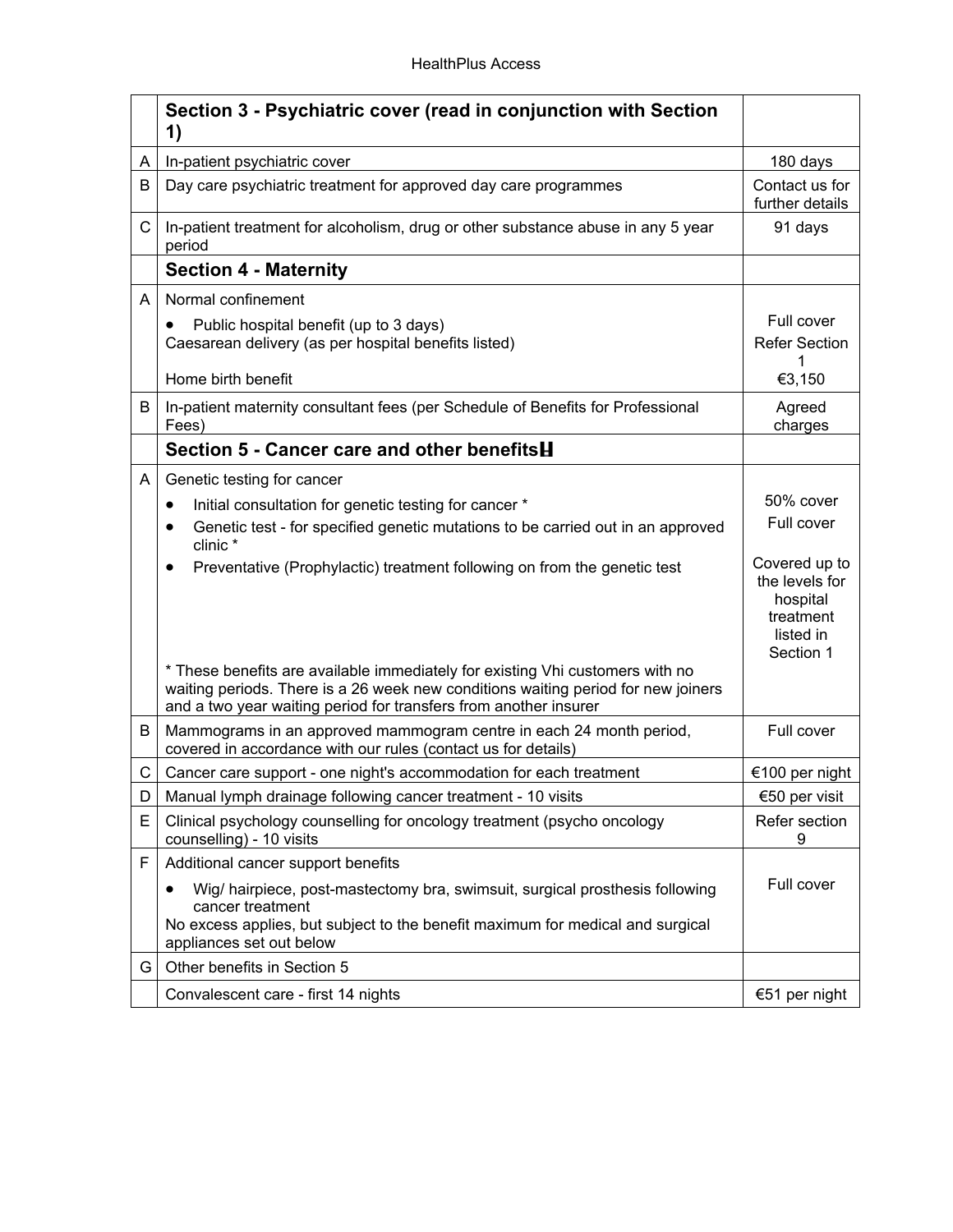|    | Vhi Healthcare approved medical and surgical appliances - subject to an excess of<br>€300 per member per year (contact us for details of eligible appliances)                                                                           | €3,200 per<br>member year |
|----|-----------------------------------------------------------------------------------------------------------------------------------------------------------------------------------------------------------------------------------------|---------------------------|
|    | Vhi Hospital@Home                                                                                                                                                                                                                       | Full cover                |
|    | Child home nursing - 14 days per calendar year                                                                                                                                                                                          | €100 per day              |
|    | Parent accompanying child - 14 days per calendar year, following a stay in excess<br>of 3 days in hospital                                                                                                                              | €40 per day               |
|    | <b>Vhi VisionCare</b>                                                                                                                                                                                                                   |                           |
|    | Vhi VisionCare E-Screen (available through Vhi.ie/myvhi)                                                                                                                                                                                | Full cover                |
|    | Comprehensive eye exam carried out by a VSP eye-care professional in each<br>24 month period - subject to Vhi VisionCare E-Screen referral                                                                                              | Full cover                |
|    | <b>Section 6 - Transport costs</b>                                                                                                                                                                                                      |                           |
| A  | Transport costs (covered in accordance with our rules)                                                                                                                                                                                  | Agreed<br>charges         |
|    | Section 7 - Cover outside Ireland                                                                                                                                                                                                       |                           |
| A  | Emergency treatment abroad                                                                                                                                                                                                              | €65,000                   |
| В  | Elective treatment abroad (subject to prior approval)                                                                                                                                                                                   |                           |
|    | Surgical procedures available in Ireland (as per level of cover in Ireland)<br>$\bullet$                                                                                                                                                | €65,000                   |
|    | Treatment not available in Ireland                                                                                                                                                                                                      | €65,000                   |
|    | <b>Section 8</b>                                                                                                                                                                                                                        |                           |
| A  | In-patient MRI scans (covered in accordance with Section 1)                                                                                                                                                                             | Agreed<br>charges         |
| В  | Out-patient MRI scans                                                                                                                                                                                                                   |                           |
|    | Category 1 - approved MRI centres                                                                                                                                                                                                       | Full cover                |
|    | Category 2 - approved MRI centres, agreed MRI charges & consultant<br>$\bullet$<br>Radiologists fees (subject to an excess of €125 per scan)                                                                                            | Full cover                |
| C. | PET-CT scans (covered in accordance with our rules)                                                                                                                                                                                     | Agreed<br>charges         |
| D  | CT Scans (covered in accordance with our rules) $\blacksquare$                                                                                                                                                                          | Full cover                |
|    | Section 9 – Out-patient medical expenses (benefits are per visit,<br>per member, unless otherwise indicated) H                                                                                                                          |                           |
| A  | General practitioner                                                                                                                                                                                                                    | €30                       |
| B  | <b>Consultant consultation</b>                                                                                                                                                                                                          | €60                       |
| С  | Pathology - consultants' fees (per referral)                                                                                                                                                                                            | €60                       |
| D  | Radiology - consultants' fees for professional services (per procedure)                                                                                                                                                                 | €60                       |
| E  | Pathology/Radiology or other diagnostic tests (refer to Section 8 for out-patient<br>MRI benefits) - 50% of agreed charges in an approved out-patient centre. Contact<br>us for details of eligible diagnostic tests and reimbursements | €500 per year             |
| F  | Physiotherapist                                                                                                                                                                                                                         | €30                       |
| G  | Pre- and post-natal care (combined visits)                                                                                                                                                                                              | €255                      |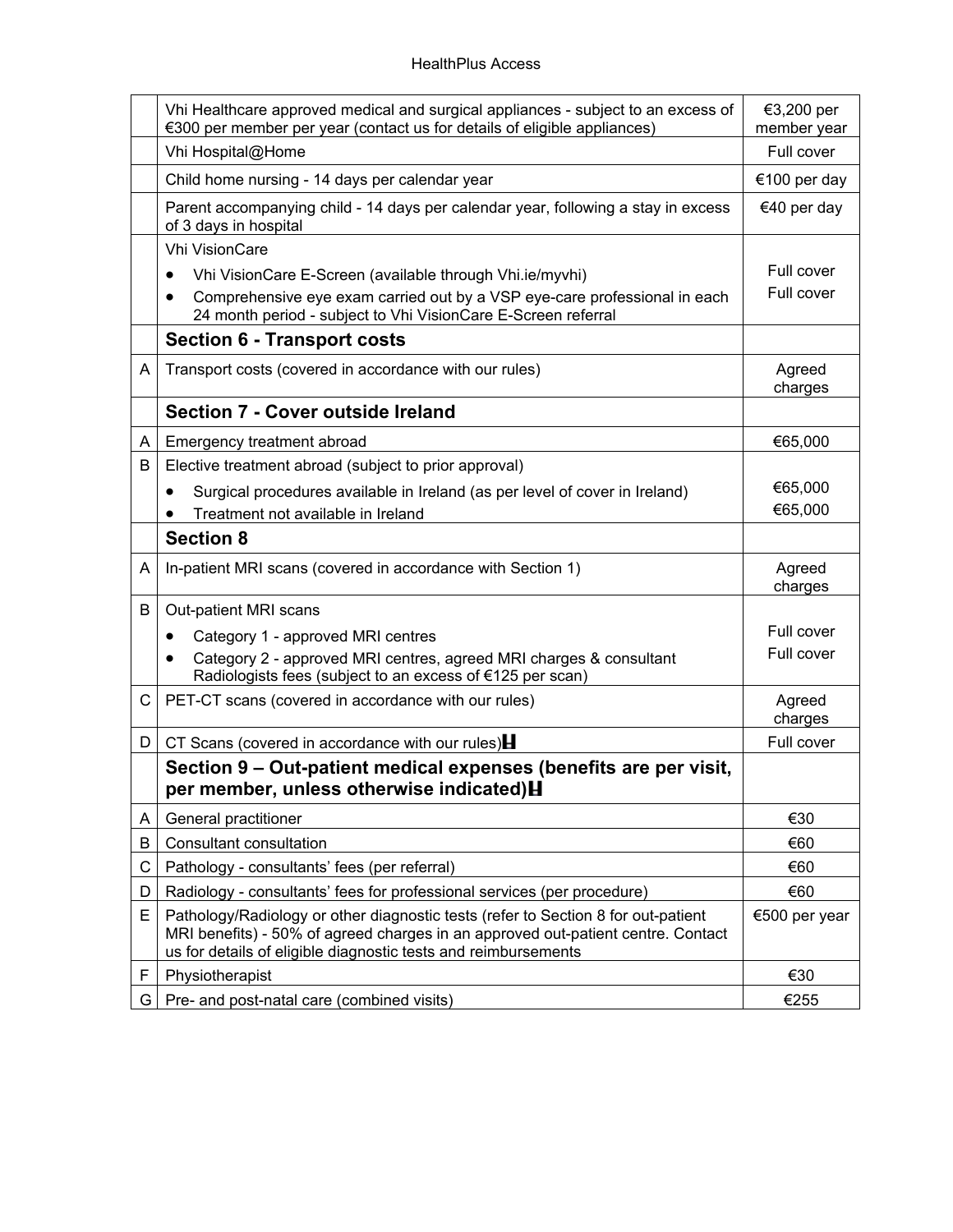| H. | Acupuncturists, Chiropractors, Osteopaths, Physical therapists, Reflexologists - 12<br>combined visits                                                                                                                                                                                          | €20           |
|----|-------------------------------------------------------------------------------------------------------------------------------------------------------------------------------------------------------------------------------------------------------------------------------------------------|---------------|
|    | Chiropodists/Podiatrists, Dieticians, Occupational therapists, Speech therapists,<br>Orthoptists, Clinical Psychology - 12 combined visits                                                                                                                                                      | €20           |
| J  | Clinical psychology counselling for oncology treatment (psycho oncology<br>counselling)* - 10 visits                                                                                                                                                                                            | €50 per visit |
| K. | Accident & emergency cover - 1 visit                                                                                                                                                                                                                                                            | €75           |
| L  | Out-patient mental health therapy - 12 visits in an approved out-patient mental<br>health centre                                                                                                                                                                                                | €40           |
| м  | Health screening - in each 24 month period, covered in accordance with our rules<br>(contact us for details) *                                                                                                                                                                                  |               |
|    | Heart check in a Vhi Medical Centre<br>$\bullet$                                                                                                                                                                                                                                                | Full cover    |
|    | Cancer check in a Vhi Medical Centre                                                                                                                                                                                                                                                            | Full cover    |
|    | Lifestage screening programme in a Vhi Medical Centre                                                                                                                                                                                                                                           | €300 per      |
|    |                                                                                                                                                                                                                                                                                                 | screen        |
|    | Dexa scans in an approved dexa scan centre                                                                                                                                                                                                                                                      | Full cover    |
| N  | Dental practitioner - 1 visit                                                                                                                                                                                                                                                                   | €20           |
| O  | Optical – eye tests and glasses/contact lenses - in each 24 month period                                                                                                                                                                                                                        | €55^          |
|    | (^Payment will be made directly to the provider if attending a VSP network                                                                                                                                                                                                                      |               |
|    | provider, and will not be subject to the annual excess or the annual maximum)                                                                                                                                                                                                                   |               |
| P  | Practice nurse visit                                                                                                                                                                                                                                                                            | €20           |
| Q  | Cardiac Care Programme*                                                                                                                                                                                                                                                                         |               |
|    | Medfit cardiac care programme - in each 24 month period<br>$\bullet$                                                                                                                                                                                                                            | €250          |
|    | Urgent cardiac care benefit                                                                                                                                                                                                                                                                     | €250 per year |
|    | Medfit cardiac rehabilitation programme                                                                                                                                                                                                                                                         | €250 per year |
| R  | Joint Care Programme*                                                                                                                                                                                                                                                                           |               |
|    | Joint Care Screening to assess your mobility levels carried out by a<br>Physiotherapist employed by The Physio Company in each 24 month period,<br>covered in accordance with our rules. To make a booking, contact The Physio<br>Company at (01) 518 0011. Details available at Vhi.ie/members | Full cover    |
|    | Joint Care Physiotherapy carried out by a Physiotherapist employed by The<br>٠<br>Physio Company subject to referral from Joint Care Screening - up to 3 visits                                                                                                                                 | Full cover    |
| S  | Vhi Online Doctor - 12 visits (available through the Vhi App)*                                                                                                                                                                                                                                  | Full cover    |
| Т  | Vhi SwiftCare exclusive benefit to Vhi customers*                                                                                                                                                                                                                                               |               |
|    | Initial consultation (charge is €125 – you pay €50)<br>٠                                                                                                                                                                                                                                        | €75           |
|    | Follow-up treatment package after this consultation for x-rays, tests & medical                                                                                                                                                                                                                 | 50% of total  |
|    | aids (maximum you will pay is €100 for this follow-up treatment)                                                                                                                                                                                                                                | costs         |
|    | Vhi SwiftCare appointment services*                                                                                                                                                                                                                                                             |               |
|    | Consultant consultation (orthopaedic, oral maxillofacial & sports medicine)                                                                                                                                                                                                                     | 50%           |
|    | Dental practitioner - 7 visits                                                                                                                                                                                                                                                                  | €20           |
|    | Physiotherapist - 7 visits                                                                                                                                                                                                                                                                      | €30           |
| U  | Vhi paediatric clinic*                                                                                                                                                                                                                                                                          |               |
|    |                                                                                                                                                                                                                                                                                                 |               |